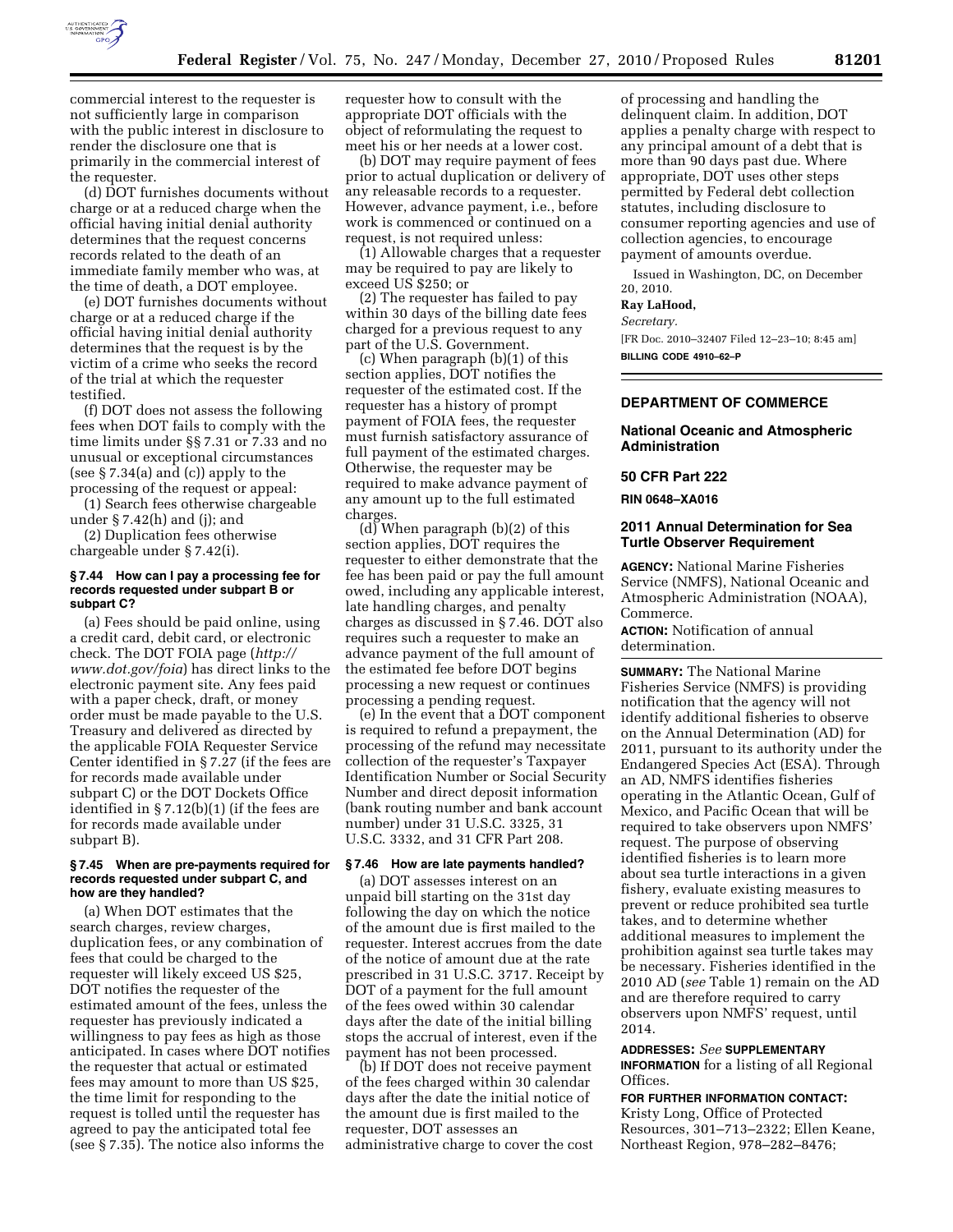Dennis Klemm, Southeast Region, 727– 824–5312; Elizabeth Petras, Southwest Region, 562–980–3238; Kim Maison, Pacific Islands Region, 808–944–2257. Individuals who use a telecommunications device for the hearing impaired may call the Federal Information Relay Service at 1–800– 877–8339 between 8 a.m. and 4 p.m. Eastern time, Monday through Friday, excluding Federal holidays.

## **SUPPLEMENTARY INFORMATION:**

## **Availability of Published Materials**

Information regarding the Sea Turtle Observer Requirement for Fisheries (72 FR 43176, August 3, 2007) may be obtained at *[http://www.nmfs.noaa.gov/](http://www.nmfs.noaa.gov/pr/species/turtles/regulations.htm)  [pr/species/turtles/regulations.htm](http://www.nmfs.noaa.gov/pr/species/turtles/regulations.htm)* or from any NMFS Regional Office at the addresses listed below:

NMFS, Northeast Region, 55 Great Republic Drive, Gloucester, MA 01930– 2298;

NMFS, Southeast Region, 263 13th Avenue South, St. Petersburg, FL 33701;

NMFS, Southwest Region, 501 W. Ocean Blvd., Suite 4200, Long Beach, CA 90802–4213; or

NMFS, Pacific Islands Region, Protected Resources, 1601 Kapiolani Boulevard, Suite 1100, Honolulu, HI 96814–4700.

### Purpose of the Sea Turtle Observer Requirement

Under the ESA, 16 U.S.C. 1531 *et seq.,*  NMFS has the responsibility to implement programs to conserve marine life listed as endangered or threatened. All sea turtles found in U.S. waters are listed as either endangered or threatened under the ESA. Kemp's ridley (*Lepidochelys kempii*), leatherback (*Dermochelys coriacea*), and hawksbill (*Eretmochelys imbricata*) sea turtles are listed as endangered. Loggerhead (*Caretta caretta*), green (*Chelonia mydas*), and olive ridley (*Lepidochelys olivacea*) sea turtles are listed as threatened, except for breeding

colony populations of green turtles in Florida and on the Pacific coast of Mexico and breeding colony populations of olive ridleys on the Pacific coast of Mexico, which are listed as endangered. Due to the inability to distinguish between populations of green and olive ridley turtles away from the nesting beach, NMFS considers these turtles endangered wherever they occur in U.S. waters. While some sea turtle populations have shown signs of recovery, many populations continue to decline.

Incidental take, or bycatch, in fishing gear is one of the main sources of sea turtle injury and mortality nationwide. Section 9 of the ESA prohibits the take (including harassing, harming, pursuing, hunting, shooting, wounding, killing, trapping, capturing, or collecting or attempting to engage in any such conduct), including incidental take, of endangered sea turtles. Pursuant to section 4(d) of the ESA, NMFS has issued regulations extending the prohibition of take, with exceptions, to threatened sea turtles (50 CFR 223.205 and 223.206). Sections 9 and 11 of the ESA authorize the issuance of regulations to enforce the take prohibitions. NMFS may grant exceptions to the take prohibitions with an incidental take statement or an incidental take permit issued pursuant to ESA section 7 or 10, respectively. To do so, NMFS must determine that the activity that will result in incidental take is not likely to jeopardize the continued existence of the affected listed species. For some Federal fisheries and most state fisheries, NMFS has not granted an exception primarily because we lack information about fishery-sea turtle interactions.

The most effective way for NMFS to learn more about sea turtle-fishery interactions in order to prevent or minimize take is to place observers aboard fishing vessels. In 2007, NMFS issued a regulation (50 CFR 222.402) to

establish procedures through which each year NMFS will identify, pursuant to specified criteria and after notice and opportunity for comment, those fisheries in which the agency intends to place observers (72 FR 43176, August 3, 2007). These regulations specify that NMFS may place observers on U.S. fishing vessels, either recreational or commercial, operating in U.S. territorial waters, the U.S. exclusive economic zone (EEZ), or on the high seas, or on vessels that are otherwise subject to the jurisdiction of the U.S. Failure to comply with the requirements under this rule may result in civil or criminal penalties under the ESA.

NMFS and/or interested cooperating entities will pay the direct costs for vessels to carry observers. These include observer salary and insurance costs. NMFS may also evaluate other potential direct costs, should they arise. Once selected, a fishery will be eligible to be observed for five years without further action by NMFS. This will enable NMFS to develop an appropriate sampling protocol to investigate whether, how, when, where, and under what conditions incidental takes are occurring; to evaluate whether existing measures are minimizing or preventing takes; and to determine whether additional measures are needed to implement ESA take prohibitions and conserve turtles.

#### **2011 Annual Determination**

NMFS is providing notification that the agency will not identify additional fisheries to observe for the 2011 AD, pursuant to its authority under the ESA. NMFS is not identifying additional fisheries at this time given lack of resources to implement new or expand existing observer programs to focus on sea turtles (50 CFR 222.402(a)(4)). Fisheries identified in the 2010 AD (*see*  Table 1) remain on the AD and are therefore required to carry observers, upon NMFS' request, until 2014.

## TABLE 1—STATE AND FEDERAL COMMERCIAL FISHERIES INCLUDED ON THE ANNUAL DETERMINATION

| Fishery                  | Years eligible to<br>carry observers             |
|--------------------------|--------------------------------------------------|
| <b>Trawl Fisheries</b>   |                                                  |
|                          | 2010-2014<br>2010-2014<br>2010-2014<br>2010-2014 |
| <b>Gillnet Fisheries</b> |                                                  |
|                          | 2010-2014<br>2010-2014<br>2010-2014<br>2010-2014 |